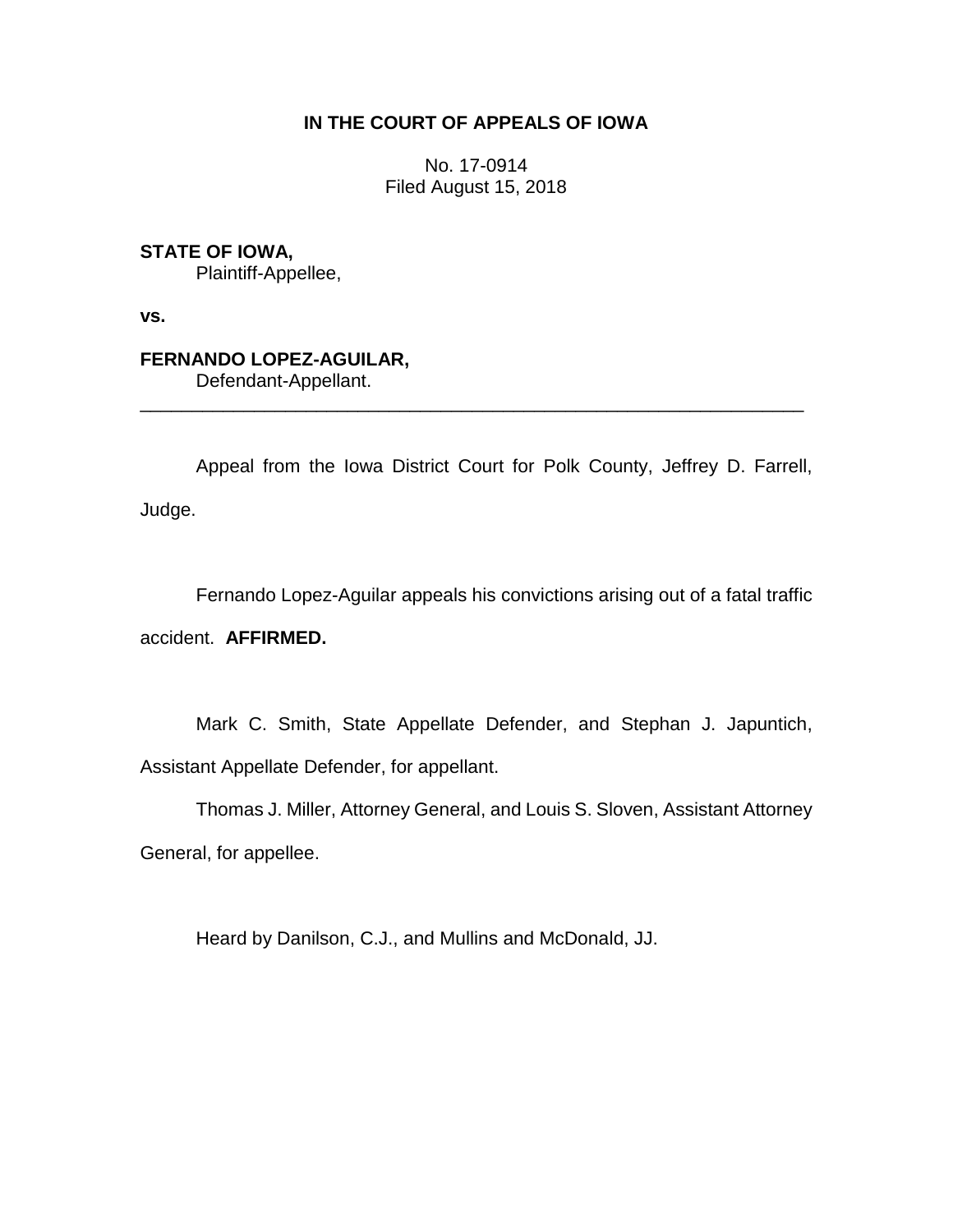### **MCDONALD, Judge.**

Following trial by jury, Fernando Lopez-Aguilar was convicted of multiple offenses arising out of a fatal car crash. He was convicted of reckless driving, in violation of Iowa Code section 321.277 (2016); involuntary manslaughter, in violation of Iowa Code section 707.5; serious injury by reckless driving, in violation of 707.6A(4); two counts of neglect of a dependent person, in violation of Iowa Code section 726.3; and two counts of child endangerment, in violation of Iowa Code section 726.6. On appeal, Lopez-Aguilar contends the district court abused its discretion in denying his motion for mistrial. He also contends there was insufficient evidence establishing recklessness. Finally, he raises several claims of ineffective assistance of trial counsel.

#### I.

On the afternoon of September 8, 2016, Lopez-Aguilar, an unlicensed motorist, was driving on an unfamiliar-to-him stretch of Bell Avenue in Des Moines. Also in the vehicle were Lopez-Aguilar's girlfriend, Frances Jordan, and two children. This particular stretch of Bell Avenue was in a very hilly, residential area. The afternoon sun was shining into Lopez-Aguilar's eyes. The posted speed limit was twenty-five miles per hour. Lopez-Aguilar was exceeding the speed limit, reaching speeds of forty-eight miles per hour. Jordan asked Lopez-Aguilar to slow down, but he did not do so.

While driving westbound on Bell Avenue, Lopez-Aguilar ran through a stop sign shortly after cresting a hill. As Lopez-Aguilar's car traveled through the intersection, it struck the rear passenger-side wheel of a truck traveling through the intersection northbound on Southeast Sixth Avenue. The impact dislodged the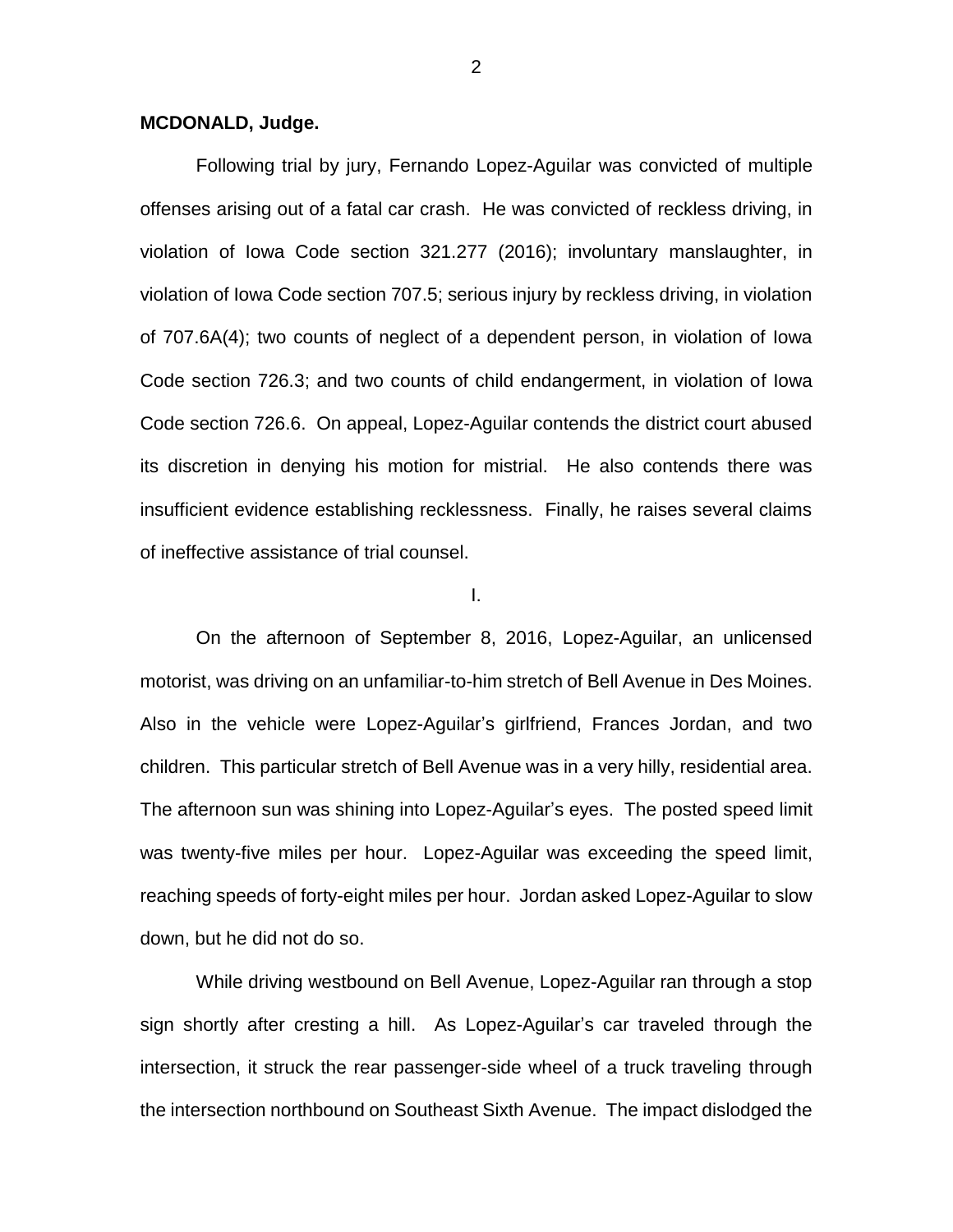truck's rear axle. The force of impact launched the truck up into the air in a spin. The back of the spinning, airborne truck crashed into the front end and windshield of another vehicle traveling southbound on Southeast Sixth Avenue. After the truck collided with the second vehicle, the truck reversed rotation and came to rest perpendicular to the second vehicle. There were three occupants in the southbound vehicle, Phann Sos and his two granddaughters. Sos suffered serious injuries as a result of the accident. One of the granddaughters, L.P., died as a result of her injuries.

Below is an exhibit showing the accident site.



The exhibit shows Lopez-Aguilar's vehicle continued through the intersection after impact and came to rest in the side yard of a home near the intersection. The truck is facing westbound, perpendicular to Sos's vehicle.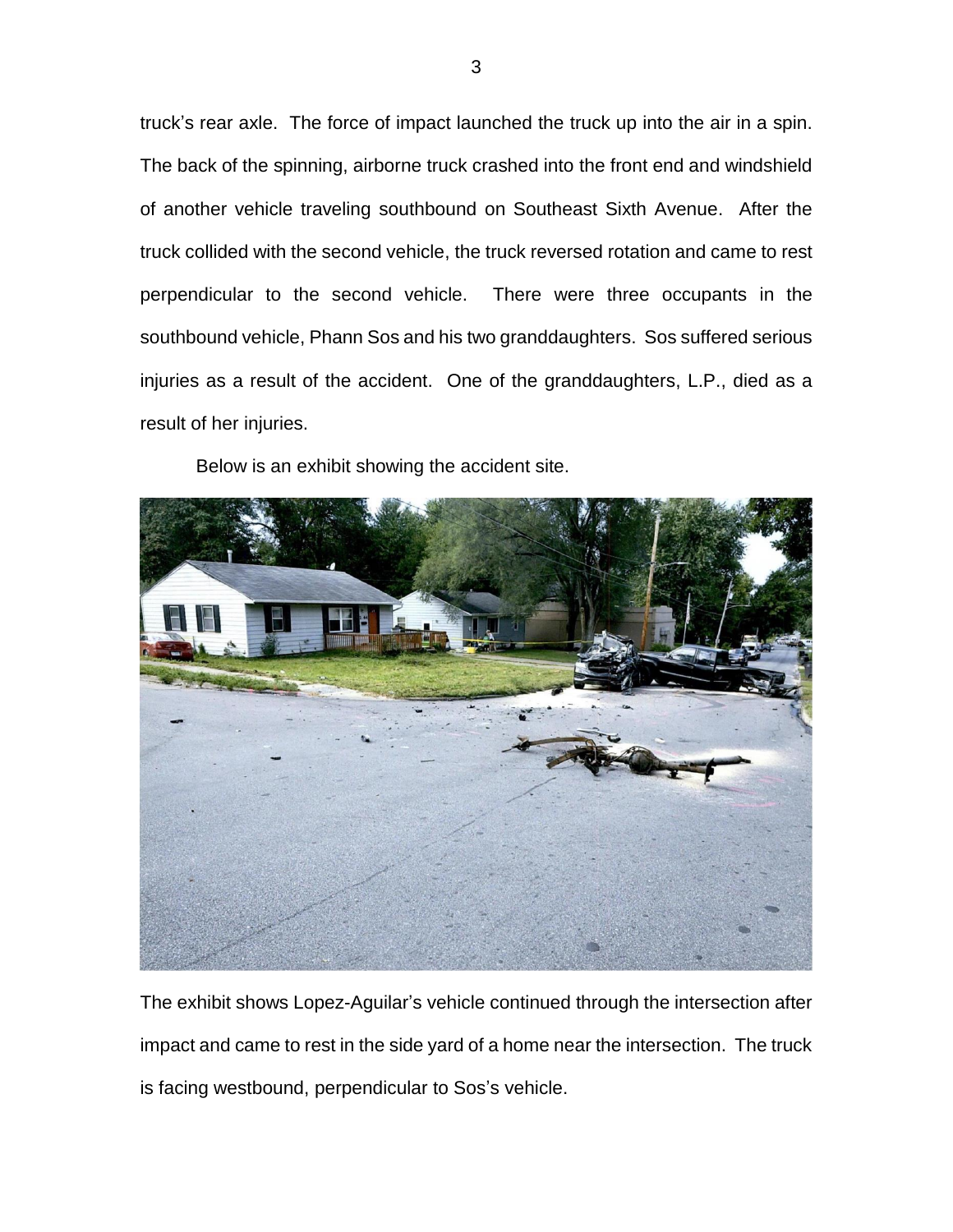Officer David Olsen and other police officers arrived at the scene and commenced an investigation. Lopez-Aguilar stated he was traveling approximately thirty or thirty-five miles per hour. He stated he applied his brakes before entering the intersection but his brakes failed to engage. After this initial exchange, Officer Don Ouimet took Lopez-Aguilar to a police station for an interview. Lopez-Aguilar repeated his statements regarding his speed and the brake malfunction. He added he did not see the stop sign until he was right on top of it. During the interview, Officer Ouimet made a comment to Lopez-Aguilar regarding his choice of route, stating Lopez-Aguilar chose a less-traveled route to get to his destination to avoid detection as an unlicensed driver. Ouimet concluded the interview by obtaining Lopez-Aguilar's contact information and reviewing Lopez-Aguilar's social security card. The interview was recorded.

During the course of the investigation it became apparent that, contrary to Lopez-Aguilar's initial claims, the brakes on his vehicle were working at the time of the accident. The car's airbag control module provided detailed data regarding the speed of the vehicle just prior to the accident. The data showed Lopez-Aguilar was traveling forty-seven miles per hour with the accelerator fully depressed five seconds prior to impact, forty-eight miles per hour with the accelerator partially depressed four seconds prior to impact, forty-seven miles per hour without the accelerator depressed three seconds prior to impact, forty-six miles per hour with the brake pedal depressed two seconds prior to impact, and forty-two miles per hour with the brake pedal depressed one second prior to impact. Using this data, Officer Jacob Hedlund reenacted the situation by driving along Lopez-Aguilar's route at the same speeds. During the reenactment, Officer Hedlund was able to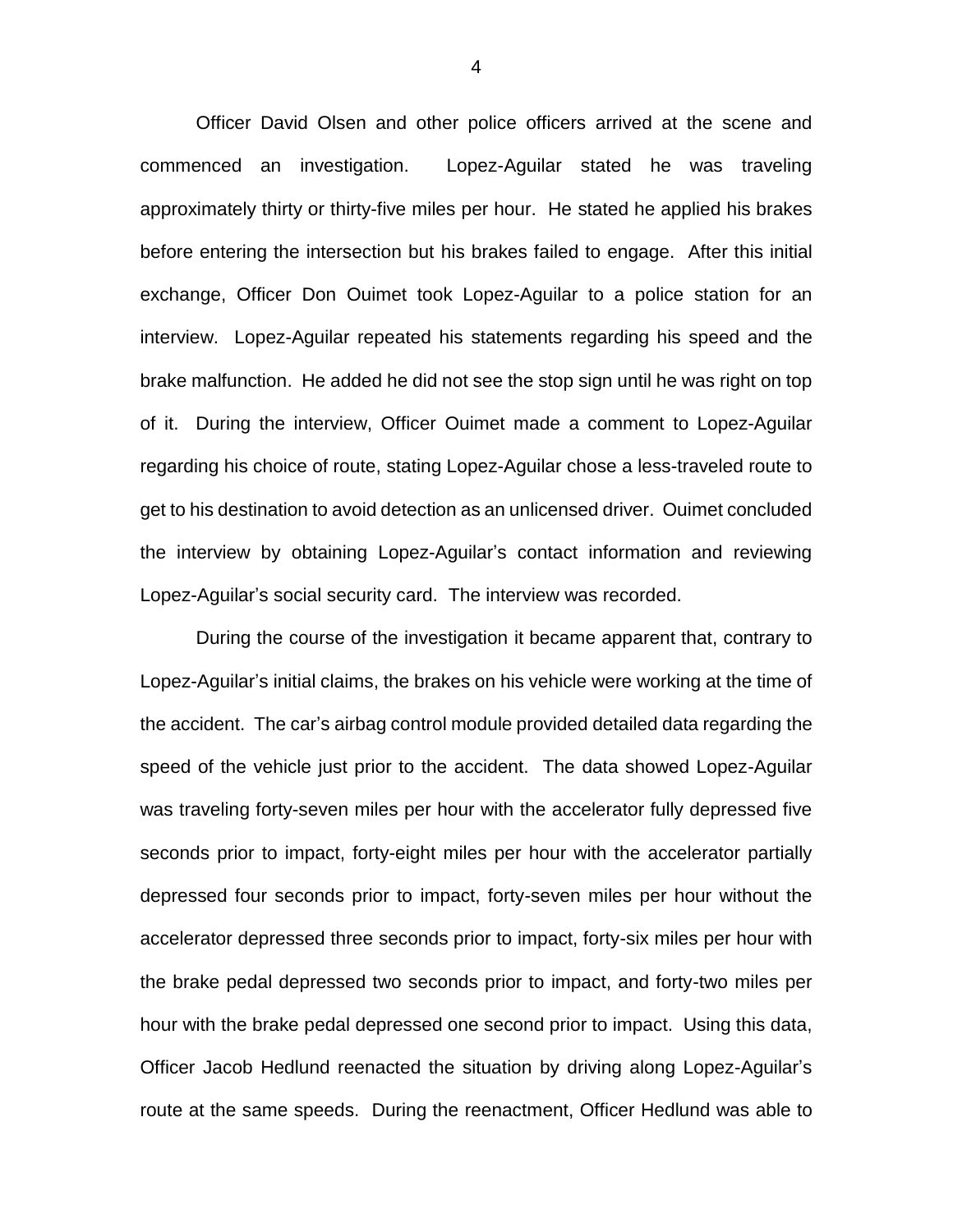stop well before entering the intersection at issue. The reenactment was recorded on the police cruiser's dashcam. Officer Hedlund concluded "[I]n that area with the narrow roadway, the hilly terrain, and the speeds at which the defendant" was driving, the defendant was "unsafe" and "dangerous."

The State charged Lopez-Aguilar with seven counts: Count I, homicide by reckless driving arising out of the death of L.P.; Count II, involuntary manslaughter arising out of the death of L.P.; Count III, serious injury by reckless driving arising out of the injury to Sos; Count IV, neglect of a dependent person arising out of the danger posed to the first child in Lopez-Aguilar's vehicle; Count V, child endangerment arising out of the danger posed to the same child; Count VI, neglect of a dependent person arising out of the danger posed to the second child in Lopez-Aguilar's vehicle; and Count VII, child endangerment arising out of the danger posed to the same child.

The matter came on for trial. During trial, Officer Olsen testified regarding his investigation. He testified: "I approached him. I asked him if he was driving, and he said yes. And then I asked him if he had a driver's license?" Before Officer Olsen could continue with his testimony regarding Lopez-Aguilar's response to the question, defense counsel asked to approach the bench. The jury was excused from the courtroom, and the lawyers made a record on the driver's license issue. Defense counsel stated the evidence was not relevant to the charges in the absence of evidence showing Lopez-Aguilar had no driving experience or driving education. The district court agreed and held evidence regarding Lopez-Aguilar's lack of a driver's license would not be admissible. The district court instructed the prosecutor to "make the accommodations to the video accordingly," referring to the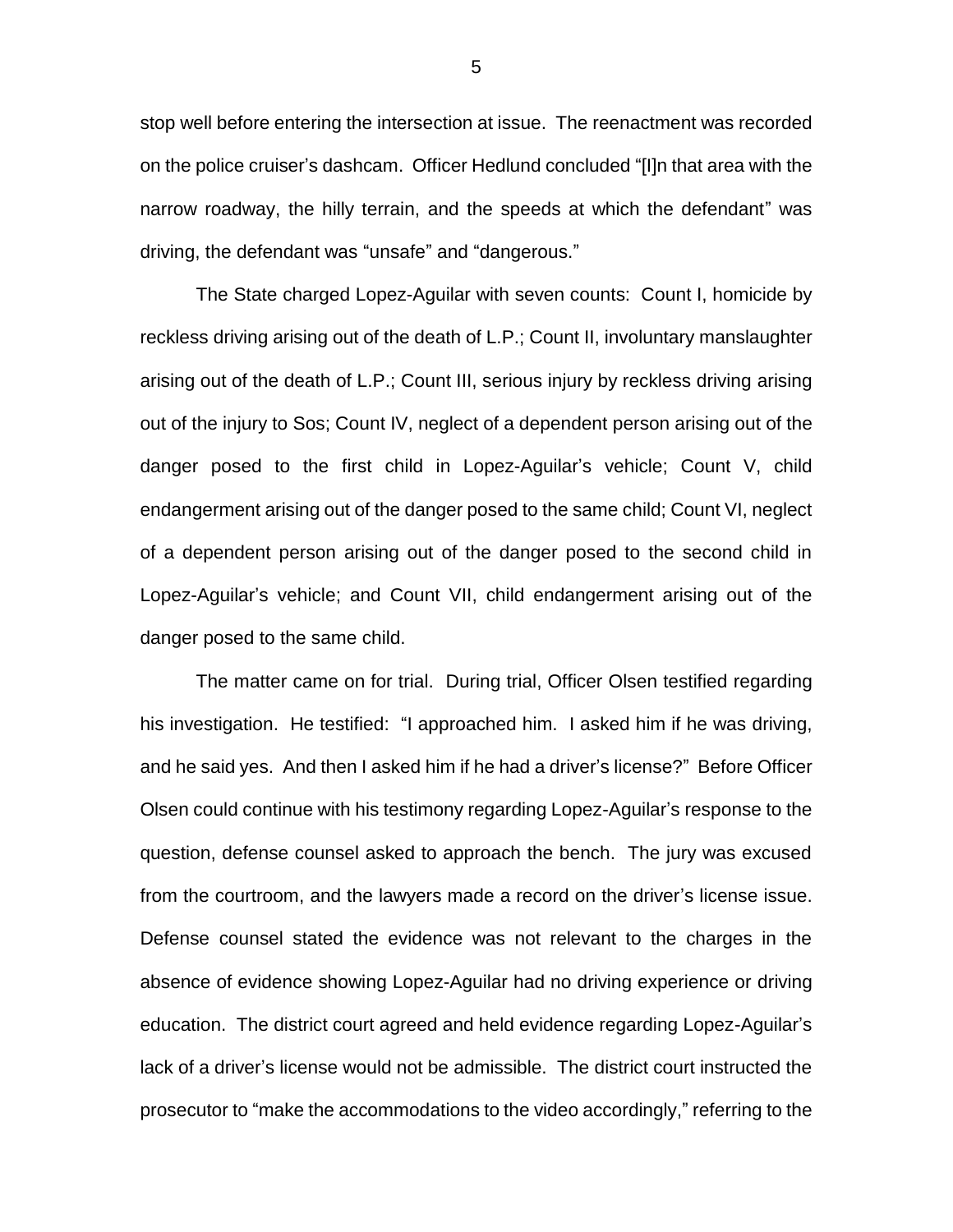video recording of Officer Ouimet's interview of Lopez-Aguilar. The jury returned to the courtroom, and the prosecutor continued to question Officer Olsen without any further reference to the status of Lopez-Aguilar's driver's license.

The issue of Lopez-Aguilar's license came up again later in the trial. The State published Officer Ouimet's interview with Lopez-Aguilar. During the course of the interview, as noted above, Officer Ouimet opined to Lopez-Aguilar that Lopez-Aguilar avoided the main streets to "avoid seeing people" because Lopez-Aguilar did not have a driver's license. The parties agreed the statement inadvertently was not redacted from the video prior to publication to the jury. Nonetheless, defense counsel moved for mistrial. Defense counsel argued Officer Ouimet's statement was prejudicial because it allowed the jury to speculate on why Lopez-Aguilar did not have a driver's license, including speculation regarding prior bad acts and speculation regarding Lopez-Aguilar's immigration status. The court denied the motion for mistrial:

Now, both sides had this video, and both sides had the transcript, and this other section wasn't brought up in the hearing yesterday. So it's on both of you a little bit. And I understand it's, you know, it's a 30-minute interview and we're in the middle of trial, and there's lots of things going on. So I'm not saying there's really —I'm not blaming anyone, because I can completely understand, you know, how this wasn't, you know, picked up on by both sides, but—and I heard it. I certainly don't think we're going to interview the jurors, because, you know, it is in evidence. That would only emphasize it.

But I kind of see it at this point as a throw-away line. It was in the middle of the interview. It was one very small reference, and in and of itself, I don't think it creates grounds for a mistrial in light of the week-long evidence that we're going to have by the time this case is submitted. I mean, this case is going to focus on the speed and the ability or lack thereof to stop this vehicle as it went into this intersection. I mean, that's all we've talked about. And I don't think this two-second, or whatever it might have been, reference to not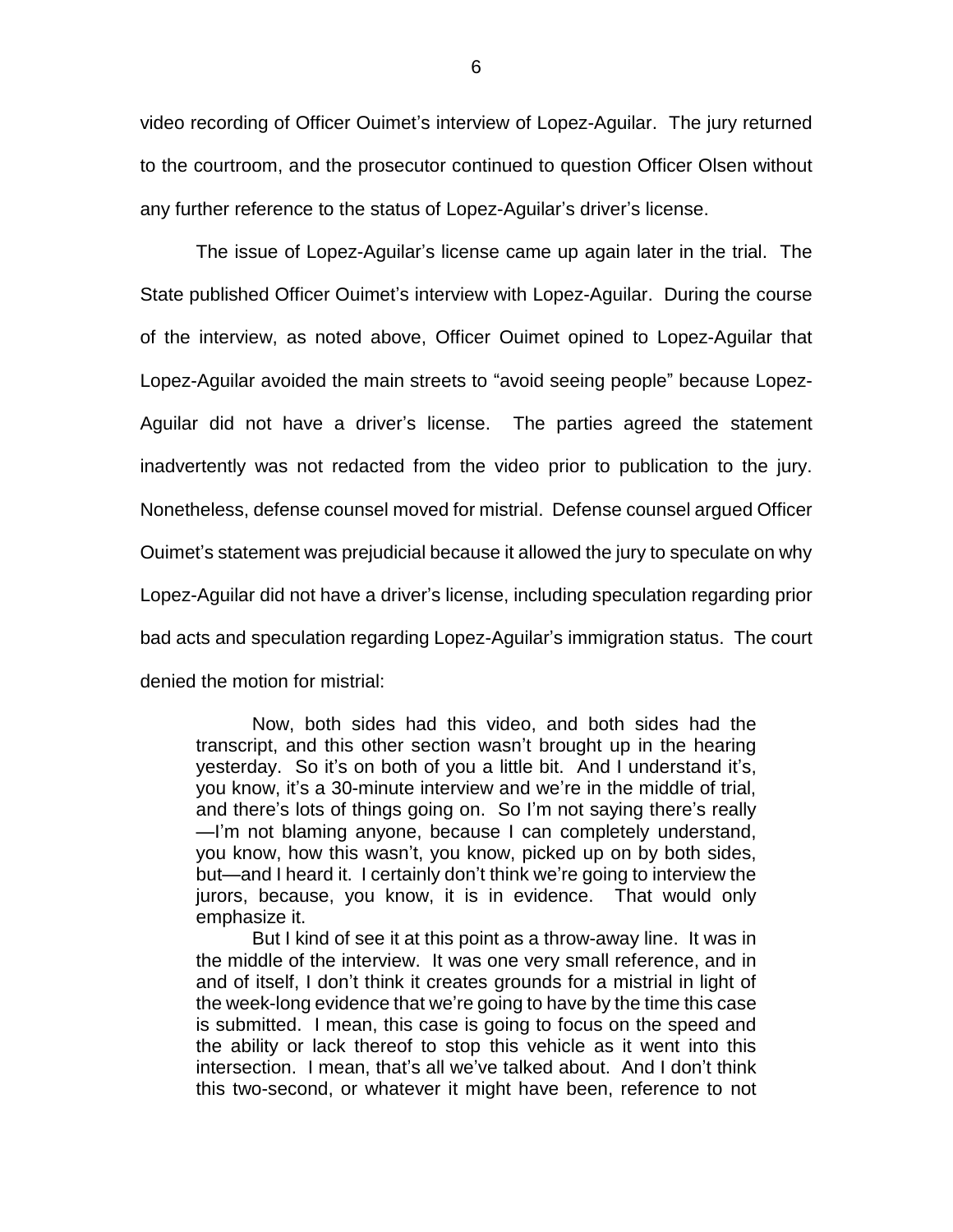having a DL by an officer—wasn't acknowledged by the defendant is sufficient enough to grant a mistrial.

Now, I would be willing to grant a curative instruction. I would be willing to do that tomorrow when the jury gets back. I would be willing to put it in the instructions.

But, [defense counsel], I guess you're going to want to think about that, because it creates the same concern of emphasizing the testimony. And I know we talk about that in a lot of cases. To be honest, I think the best course would be to simply move on and, you know, tell the State they're not going to argue the point in closing arguments.

No curative instruction was provided to the jury. And the issue did not arise again during the course of trial.

The jury convicted Lopez-Aguilar as charged on Counts II through VII. With respect to Count I, the jury acquitted Lopez-Aguilar of homicide by reckless driving but convicted him of the lesser-included offense of reckless driving. Lopez-Aguilar timely filed this appeal.

II.

Lopez-Aguilar contends the district court should have granted a mistrial due to the publication of the interview that referenced the status of his driver's license and due to Officer Olsen's testimony that he asked Lopez-Aguilar to see his driver's license. According to Lopez-Aguilar, the reference to his lack of a driver's license in the police interview constituted prior bad acts evidence and implicated his immigration status. He also claims Officer Olsen's testimony that he questioned Lopez-Aguilar about his driver's license compounded the prejudice.

We begin our analysis by noting Lopez-Aguilar failed to preserve error with respect to his challenge to Officer Olsen's testimony. The officer testified he asked Lopez-Aguilar whether he had a driver's license while investigating the accident. Upon hearing Officer Olsen's testimony, defense counsel interrupted and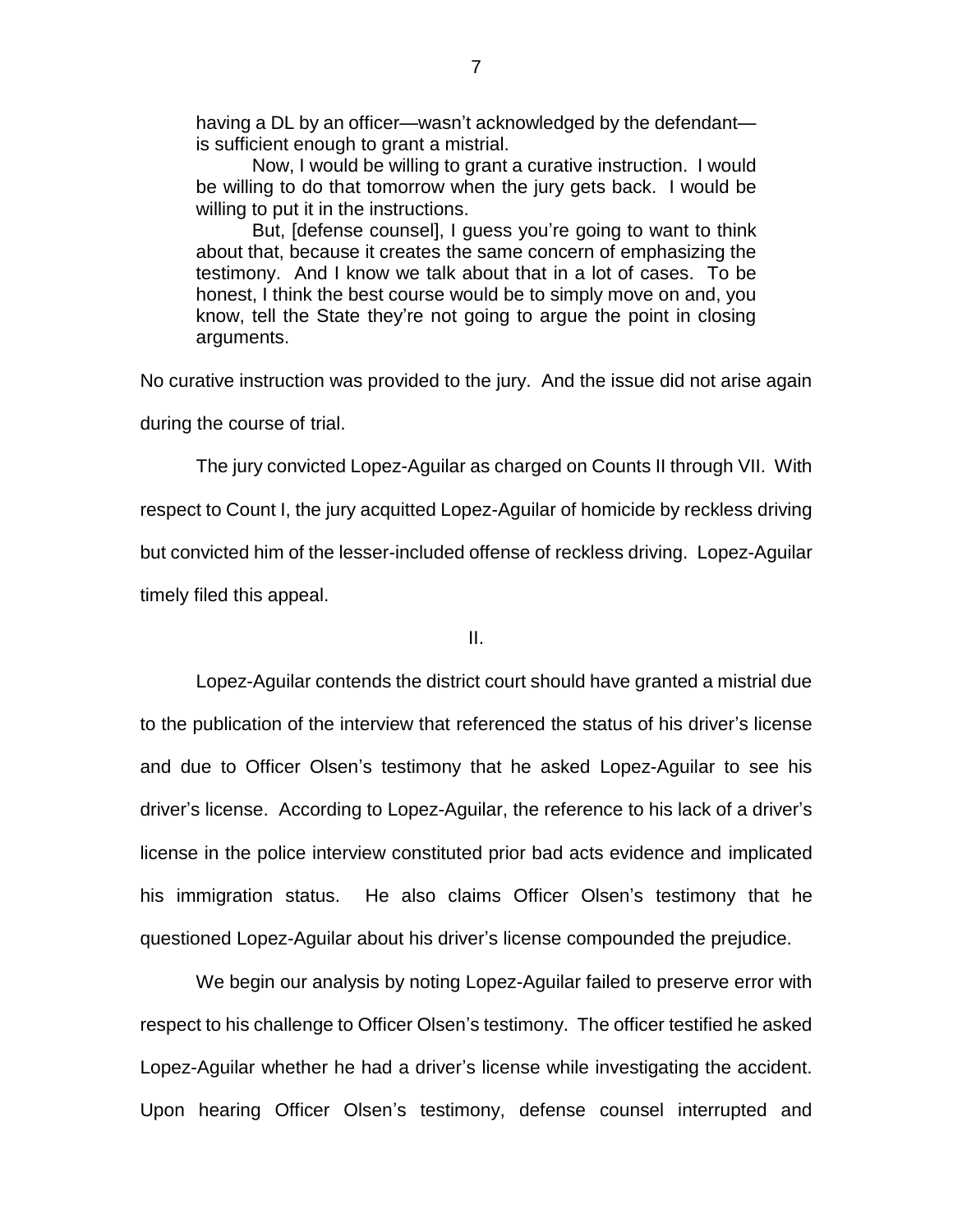requested a conference outside the presence of the jury. In that conference, the district court agreed testimony regarding Lopez-Aguilar's license was not relevant. Olsen continued to testify without further discussing the issue. At no point did counsel move for a mistrial with respect to this testimony. We thus properly analyze this claim within the framework of a claim of ineffective assistance of counsel. In this framework, Lopez-Aguilar must show trial counsel failed to perform an essential duty and prejudice resulted. *See State v. Thorndike*, 860 N.W.2d 316, 320 (Iowa 2015). If he fails to show either, he cannot prevail. *Id.* Because Officer Olsen never testified regarding Lopez-Aguilar's response to his question, we conclude Lopez-Aguilar cannot show constitutional prejudice. Here, the jury only heard that Officer Olsen asked Lopez-Aguilar if he had a driver's license. He did not testify regarding Lopez-Aguilar's license status. The fact that Officer Olsen asked to see a motorist's driver's license following an accident is an unsurprising request. There was no prejudice here.

Regardless, even if the defendant had preserved error, and even if we were to consider Officer Olsen's testimony in conjunction with the publication of Officer Ouimet's interview with Lopez-Aguilar, the defendant is not entitled to any relief. We review a district court's denial of a motion for mistrial for an abuse of discretion. *See State v. Newell*, 710 N.W.2d 6, 32 (Iowa 2006). "When assessing a district court's decision for abuse of discretion, we only reverse if the district court's decision rested on grounds or reasons that were clearly untenable or clearly unreasonable." *State v. Plain*, 898 N.W.2d 801, 811 (Iowa 2017). "Grounds or reasons are untenable if they are based on an erroneous application of the law or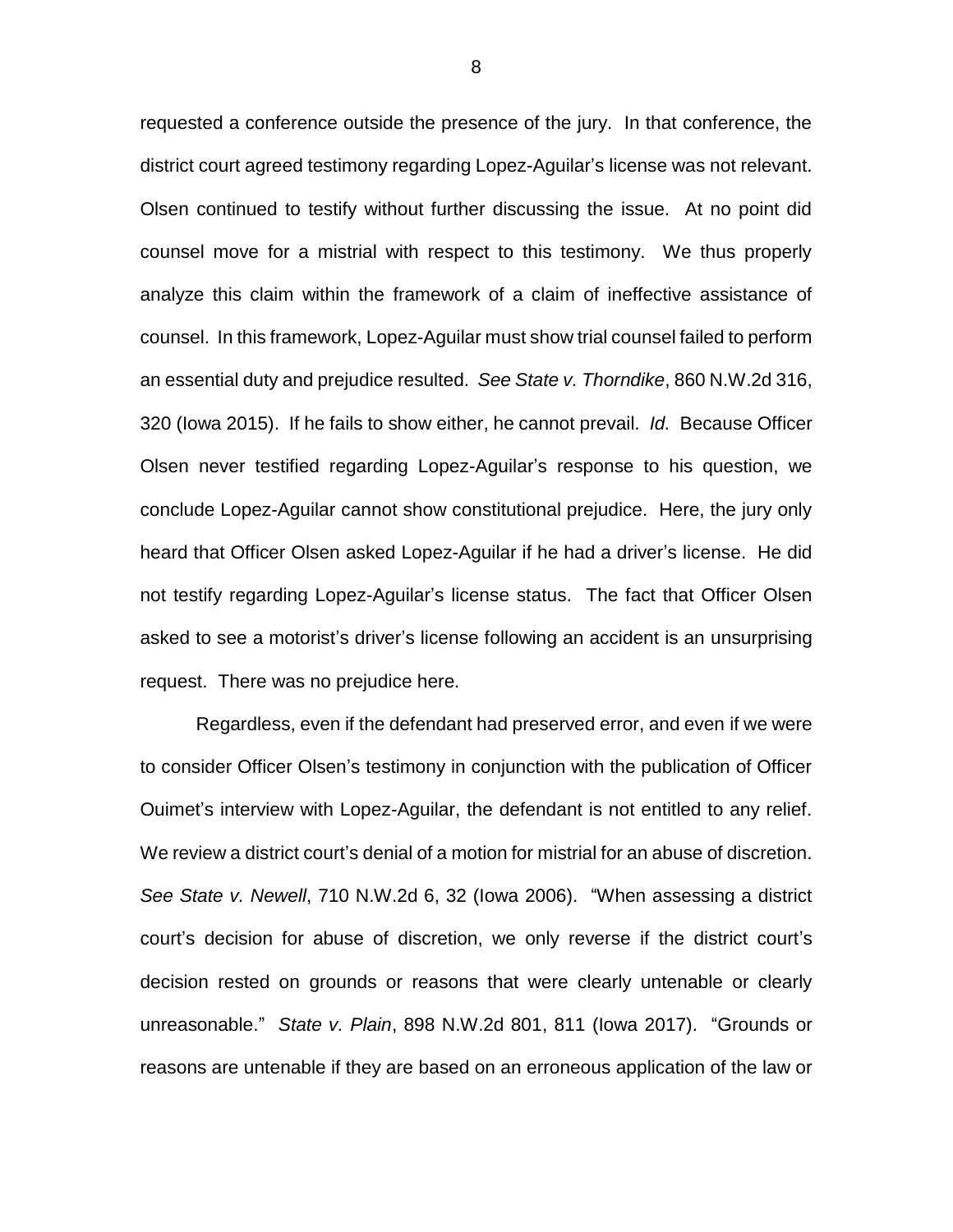not supported by substantial evidence." Id. (altered for readability).<sup>1</sup> "A court is found to have abused its discretion only when defendant shows prejudice which prevents him from having a fair trial." *State v. Callender*, 444 N.W.2d 768, 770 (Iowa Ct. App. 1989).

The challenged evidence did not interfere with Lopez-Aguilar's right to a fair trial. The challenged evidence was insignificant given the length of the trial and scope of the evidence. Trial in this matter lasted five days. Twenty witnesses testified, including expert witnesses. The foci of the trial were the driving conditions, the condition of the defendant's vehicle, specifically the brakes, the defendant's driving conduct, and the injuries to the victims. In contrast, the interview was twenty-nine minutes long, and Officer Ouimet's single statement was but a few seconds of the interview. The district court aptly characterized the reference as "a throw-away line." Similarly, Officer Olsen's testimony that he asked for a license was a single statement during the course of a lengthy trial.

In addition, the evidence was not unfairly or unduly prejudicial. With respect to Officer Olsen's testimony, Officer Olsen only testified he asked for a driver's license. He never testified the defendant did not possess one. The officer's request for Lopez-Aguilar's license at the scene of the accident is unsurprising. Indeed, it would be surprising if the officer did not ask to see Lopez-Aguilar's driver's license. It is speculative, at best, to contend the jury would infer anything

 $\overline{a}$ 

<sup>1</sup> Our court and others recently began using the parenthetical "cleaned up" to indicate the omission of internal quotation marks, alterations, and citations in quotations to improve readability. *See In re S.B.*, No. 18-0891, 2018 WL 3471619, at \*3 (Iowa Ct. App. July 18, 2018); *see also United States v. Steward*, 800 F.3d 983, 986 n.3 (8th Cir. 2018); Jack Metzler, *Cleaning Up Quotations*, 18 J. App. Prac. & Process 143 (Fall 2017). This opinion will use the parenthetical "altered for readability" for the same purpose.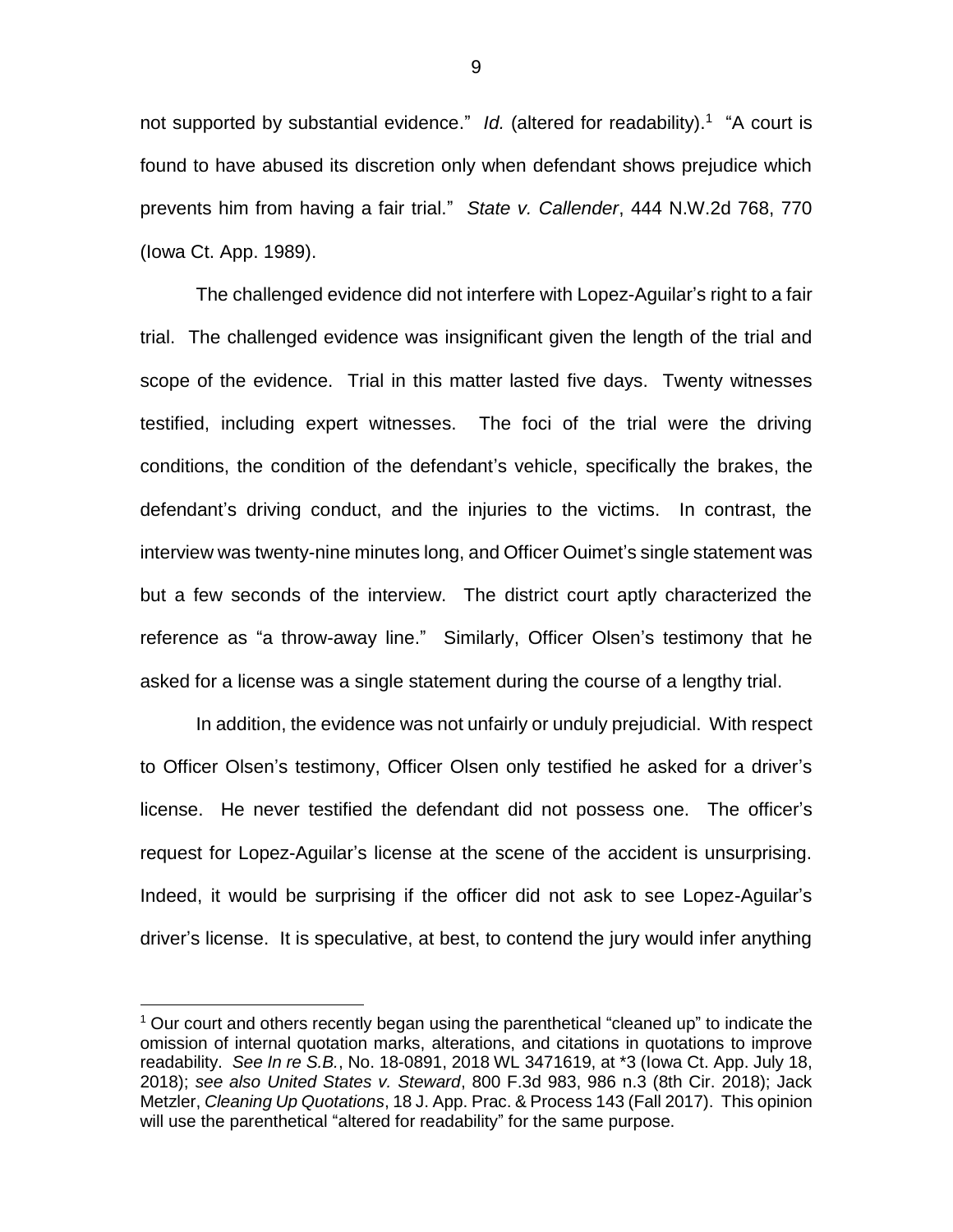untoward from the fact Officer Olsen asked an unsurprising question during the course of the investigation. With respect to the video, the jury heard Officer Ouimet's single statement that Lopez-Aguilar lacked a driver's license. We do not think the defendant's contention—that the jury thus necessarily speculated Lopez-Aguilar had committed prior bad acts or was an undocumented immigrant—is wellfounded. In particular, the defendant responded to Officer Ouimet's statement and explained why he drove on the particular route. In addition, Lopez-Aguilar's concern the jury speculated about his immigration status is unconvincing given that the video also showed Lopez-Aguilar provide Officer Ouimet with a social security card and given that Lopez-Aguilar testified he had been raised in Perry, Iowa, since he was three years old. Finally, we note the jury acquitted Lopez-Aguilar of committing homicide by reckless driving. This undercuts his claim of jury bias.

The district court was in the best position to rule on the defendant's motion for mistrial. In denying the motion, the district court considered the inconsequential nature of the challenged evidence when compared to the entirety of the evidence presented. The district court also was able to observe and determine what impact, if any, the challenged evidence had on the jury. The district court explained its reasoning on the record, and we can find no abuse of its considerable discretion in denying the motion for mistrial. *See State v. Frei*, 831 N.W.2d 70, 80 (Iowa 2013) (noting the district court is best suited to gauge the impact of alleged misconduct), *overruled on other grounds by Alcala v. Marriott Intern., Inc.*, 880 N.W.2d 699, 708 n.3 (Iowa 2016).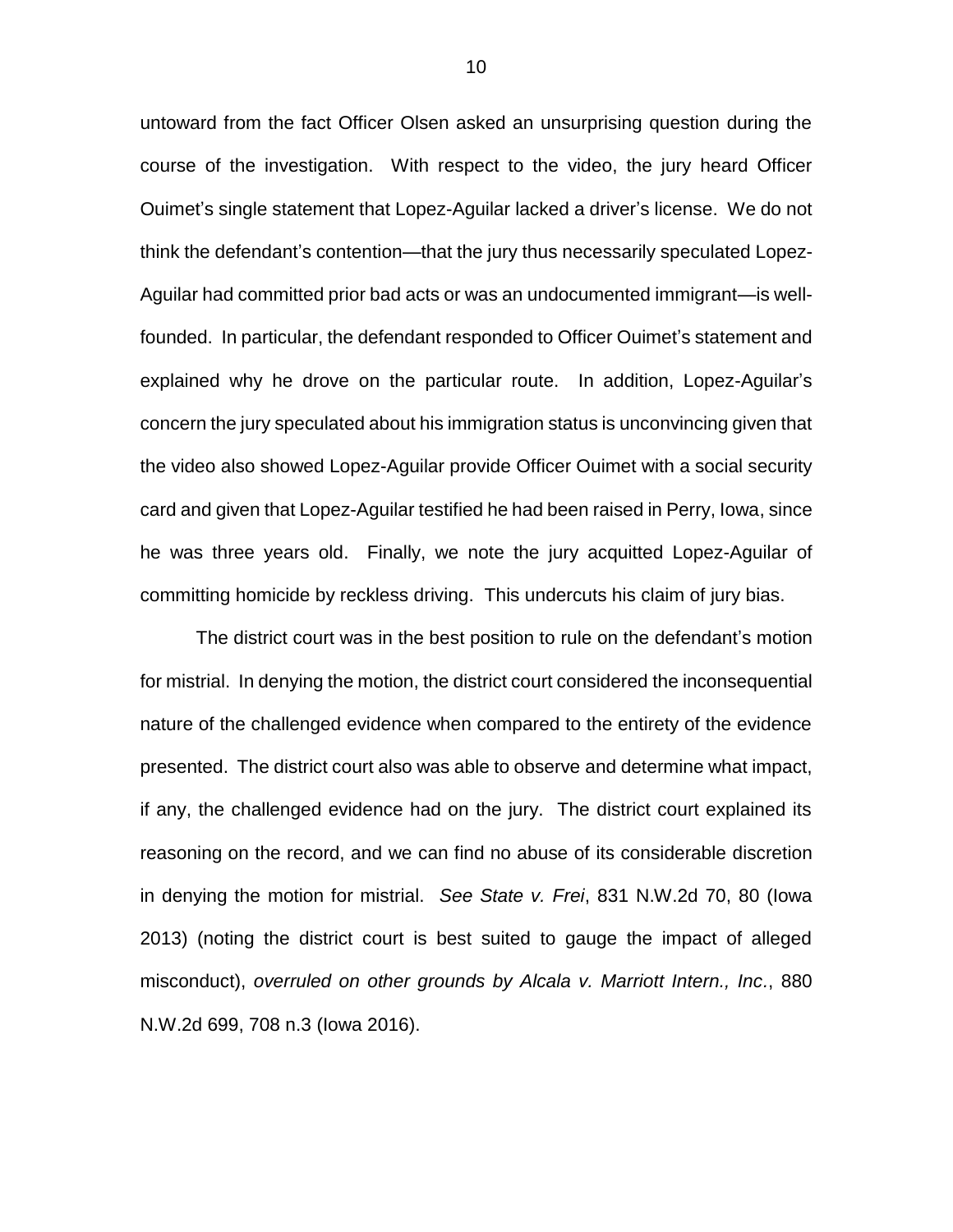III.

In his next claim of error, Lopez-Aguilar argues there is insufficient evidence of recklessness necessary to support any of the convictions. "Sufficiency of evidence claims are reviewed for a correction of errors at law." *State v. Standford*, 814 N.W.2d 611, 615 (Iowa 2012). We are bound to uphold a conviction if supported by substantial evidence. *See State v. Nitcher*, 720 N.W.2d 547, 556 (Iowa 2006). "Evidence is considered substantial if, viewed in the light most favorable to the State, it can convince a rational jury that the defendant is guilty beyond a reasonable doubt." *Id.*

Contrary to Lopez-Aguilar's claim, we first note that recklessness is not an element of all of the challenged offenses. Where, as here, the relevant jury instructions were submitted without objection, they become the law of the case for determining the sufficiency of the evidence. *See In re Estate of Workman*, 903 N.W.2d 170, 175 (Iowa 2017) (noting jury instructions become the law of the case). As instructed in this case, the jury was required to find the defendant was reckless to find him guilty of reckless driving, involuntary manslaughter, and serious injury by reckless driving. Lopez-Aguilar contends the other convictions have recklessness-like elements or could not be proved in the absence of evidence of recklessness. We disagree. To prove the defendant guilty of neglect of a dependent person, as instructed here, the State was required to prove the defendant exposed the children "to a hazard or danger against which she could not protect herself." To prove the defendant guilty of child endangerment, as instructed here, the State was required to prove the defendant "knowingly created a substantial risk [to the child's] physical, mental, or emotional health or safety."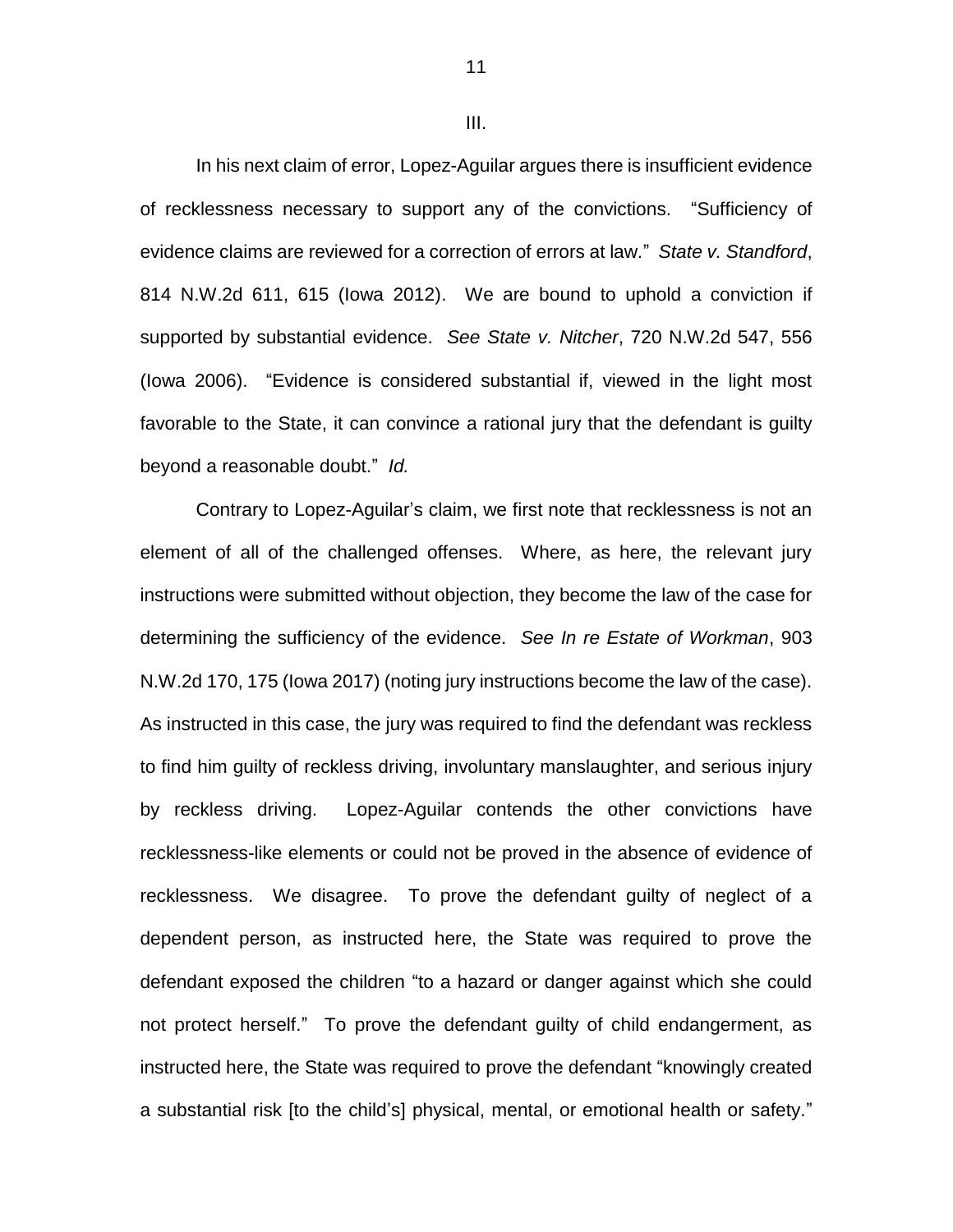Proof of recklessness is not necessarily required to prove either of these propositions. We need not plumb the depths of the issue here, however, because we conclude there is substantial evidence supporting a finding of recklessness sufficient to sustain each of the convictions.

We first address the defendant's challenge to his convictions for reckless

driving and causing serious injury by reckless driving. The State was required to

prove the defendant "drove a motor vehicle in a reckless manner." Jury instruction

seventeen defined recklessness:

A person is "reckless" or acts "recklessly" when he willfully disregards the safety of persons or property. It is more than a lack of reasonable care which may cause unintentional injury. Recklessness is conduct which is consciously done with willful disregard of the consequences. For recklessness to exist, the act must be highly dangerous. In addition, the danger must be so obvious that the actor knows or should reasonably foresee that harm will more likely than not result from the act. Though recklessness is willful, it is not intentional in the sense that harm is intended to result.

And jury instruction eighteen provided additional guidance:

A single violation of a rule of the road, by itself, does not ordinarily meet the definition of reckless driving, even when a death occurs. The State may prove recklessness based on a showing that the Defendant violated multiple rules of the road at one time, or violated a rule of the road with accompanying evidence of erratic driving, but only if the act was fraught with a high degree of danger. The State must show that the Defendant's driving was so obviously dangerous that he knew or should have foreseen that harm would flow from it.

Jury instruction twenty-one defined "public offenses" or "rules of the road":

 **Speed, generally.** Any person driving a motor vehicle on a highway shall drive the same at a careful and prudent speed not greater than nor less than is reasonable and proper, having due regard to the traffic, surface, and width of the highway and of any other conditions then existing.

 **Failing to stop in a safe and assured clear distance**. No person shall drive any vehicle upon a highway at a speed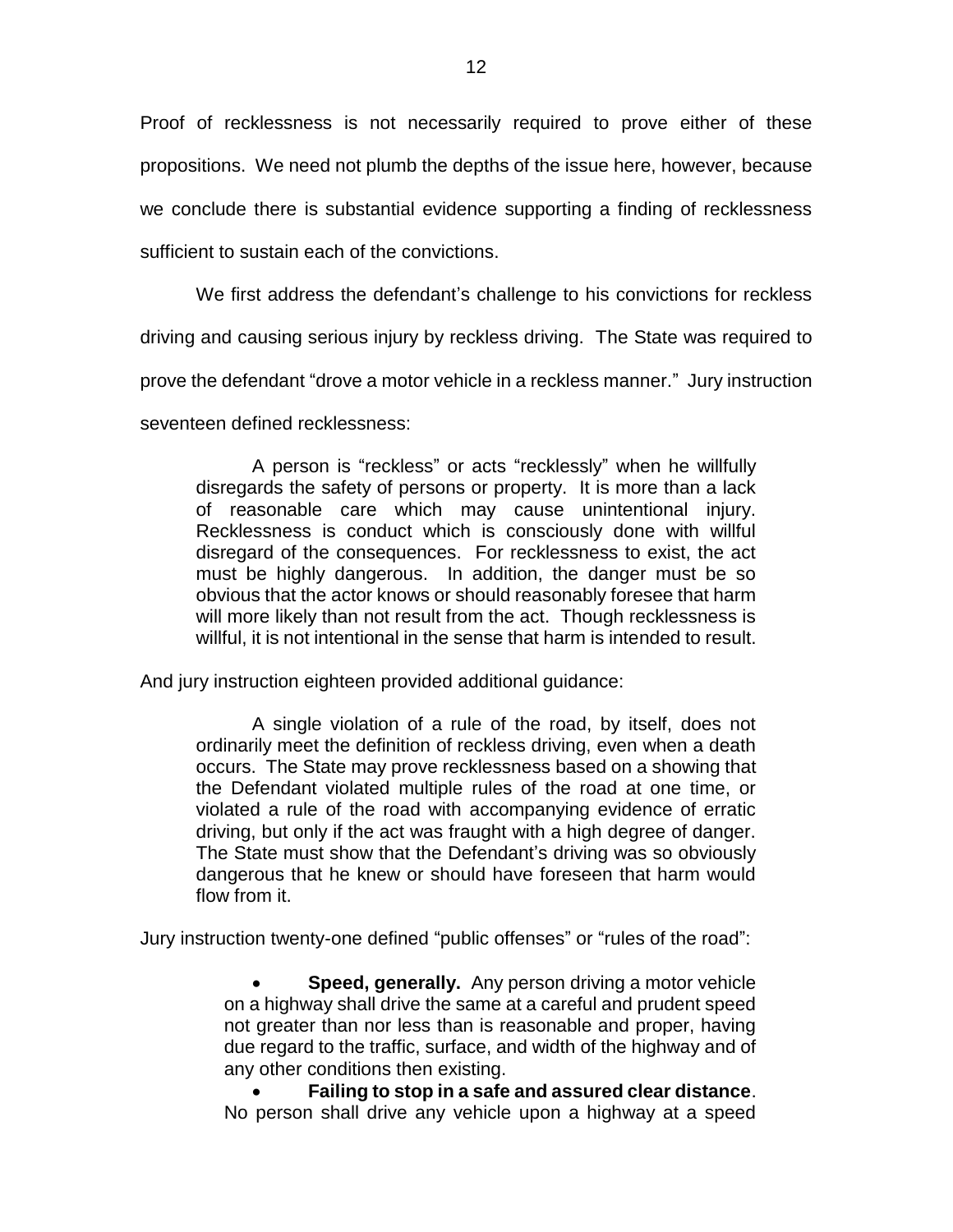greater than will permit the person to bring it to a stop with the assured clear distance ahead.

 **Failing to obey traffic control device.** The driver of a vehicle approaching a stop intersection indicated by a stop sign shall stop at the first opportunity at either the clearly marked stop line or before entering the crosswalk or before entering the intersection or at the point nearest the intersecting roadway where the driver has a view of approaching traffic on the intersecting roadway before entering the intersection. Before proceeding, the driver shall yield the right-of-way to any vehicle on the intersecting roadway which has entered the intersection or which is approaching so closely as to constitute an immediate hazard during the time the driver is moving across or within the intersection.

 **Speed in residential district.** A residence or school district speed limit is twenty-five miles per hour.

The instructions were a correct statement of controlling law. *See State v. Sutton*, 636 N.W.2d 107, 111 (Iowa 2001).

We conclude the defendant's convictions for reckless driving and causing serious injury by reckless driving are supported by substantial evidence. In reaching that conclusion, we acknowledge the defendant's countervailing evidence, including, for example, Jordan's testimony the defendant applied the brakes but the car would not stop and the expert witness called to testify on Lopez-Aguilar's behalf. When assessing the sufficiency of the evidence, however, we consider the evidence "in the light most favorable to the State, including all reasonable inferences that may be fairly drawn from the evidence." *Standford*, 814 N.W.2d at 615. A challenge to the sufficiency of the evidence does not allow a reviewing court to "resolve conflicts in the evidence, pass upon the credibility of witnesses, or weigh the evidence." *State v. Hutchison*, 721 N.W.2d 776, 780 (Iowa 2006). "Inherent in our standard of review of jury verdicts in criminal cases is the recognition that the jury was free to reject certain evidence and credit other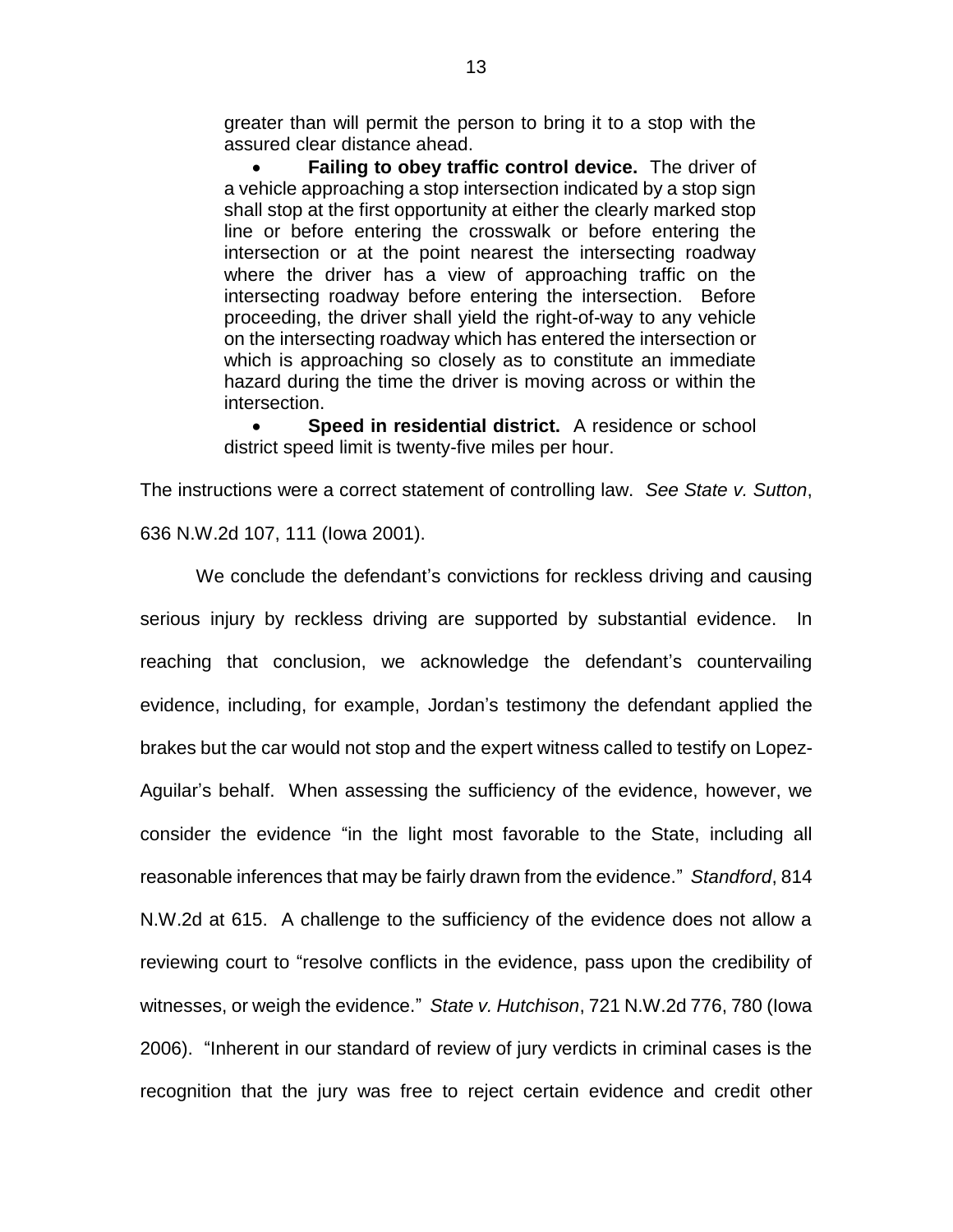evidence." *State v. Anderson*, 517 N.W.2d 208, 211 (Iowa 1994), *overruled on other grounds by State v. Heemstra*, 721 N.W.2d 549 (Iowa 2006).

Here, the jury was free to credit the State's evidence. The State's evidence showed the defendant was driving on a street unfamiliar to him. The street ran through a "very hilly" residential neighborhood. The afternoon sun was shining into the defendant's eyes as he drove westbound. All of these facts urged the use of caution and restraint. Indeed, Jordan, Lopez-Aguilar's passenger, requested Lopez-Aguilar slow down. Instead, Lopez-Aguilar ignored his passenger's request and the conditions presented and travelled at a rate of speed almost twice the speed limit as accurately recorded in the air bag control module. In so doing, Lopez-Aguilar failed to stop at a controlled intersection. Officer Olsen testified the stop sign was "pretty easy to see, fairly wide open." An eyewitness testified Lopez-Aguilar's vehicle was not slowing down and she saw and heard nothing to indicate Lopez-Aguilar was braking. One of the State's expert witnesses testified the brakes of the defendant's car were in working order. Officer Hedlund reenacted the scene and concluded the defendant's conduct was unsafe and dangerous. All of these facts, when considered together, support a finding the defendant drove a vehicle in a reckless manner.

We next address the defendant's conviction for involuntary manslaughter. This offense requires a different showing of recklessness. With respect to the defendant's conviction for involuntary manslaughter, the State was not required to prove the defendant drove recklessly. Instead, the State was required to prove the defendant "recklessly committed a public offense." The distinction between the two uses of recklessness in this case is subtle. One could certainly imagine a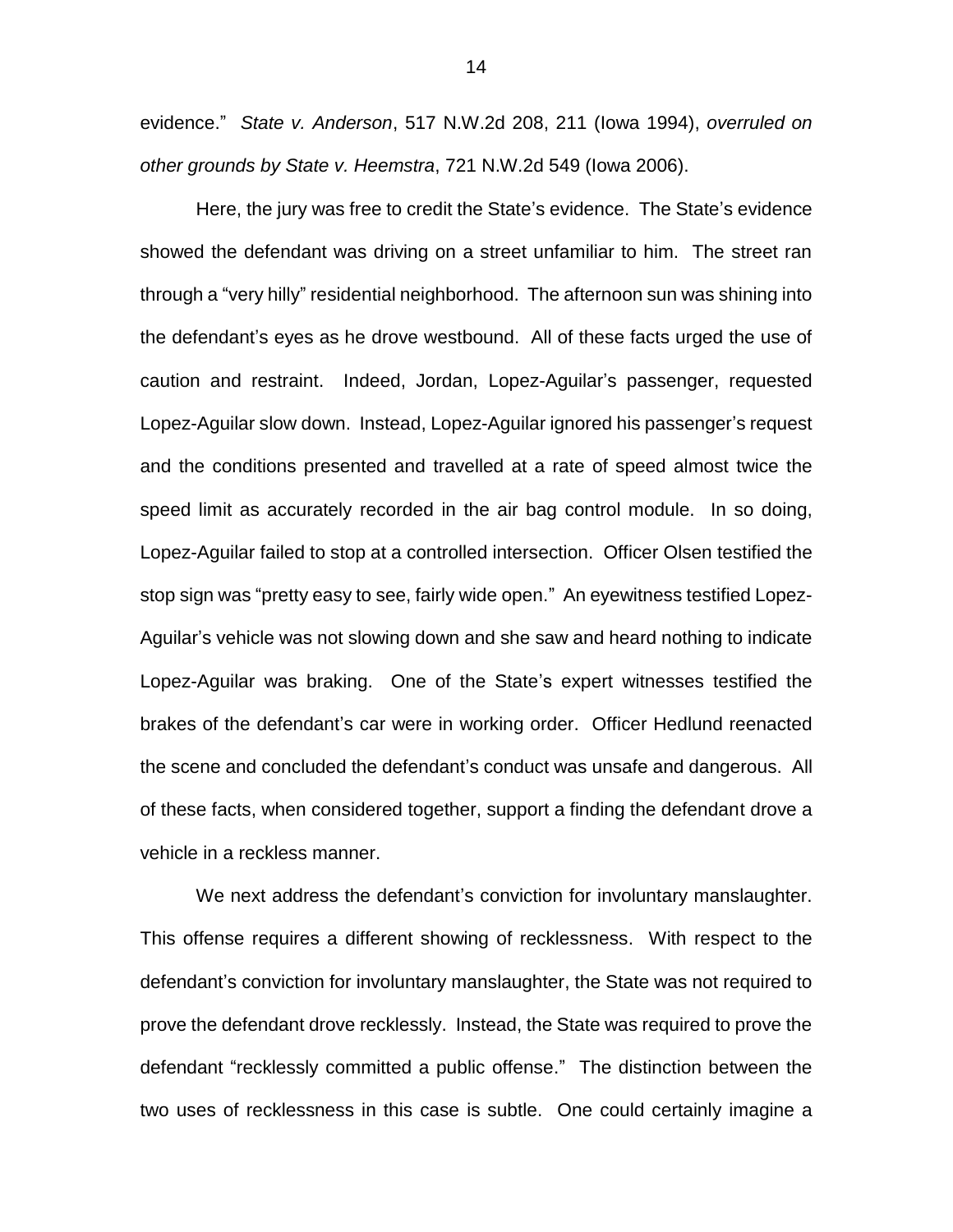situation in which there was proof that a defendant drove recklessly while not necessarily recklessly committing a public offense and vice versa. In the mine run of cases, however, it is more likely than not that the proof necessary to establish each of the elements would be overlapping, even perhaps entirely overlapping.

With this distinction in mind, we conclude the defendant's conviction for involuntary manslaughter is supported by substantial evidence. Here, the State was required to show the defendant "recklessly committed a public offense." The evidence showed the defendant committed three public offenses. First, he failed to drive at a "prudent speed" given the conditions then existing. Second, the defendant failed to obey a traffic control device. Third, the defendant exceeded the speed limit in a residential area. The evidence also shows the violations were "reckless." Recklessness requires proof of actual or constructive knowledge of a risk and disregard for the same. Here, the defendant was aware of his excessive speed, as his passenger asked him to slow down immediately prior to the accident. Lopez-Aguilar did not heed the request. Instead, he continued to drive almost twice as fast as the speed limit. He did so even though he was unfamiliar with the road and was driving into the sun in a hilly area. These facts demonstrate a willful disregard of the consequences of his conduct.

The facts and circumstances of this case are remarkably similar to *State v. McLaughlin*, 94 N.W.2d 303 (Iowa 1959). In that case, the supreme court sustained a conviction for manslaughter where the defendant was driving at an excessive speed in a residential neighborhood and ran through a stop sign*. See id.* at 306–07. We quote from the case at length: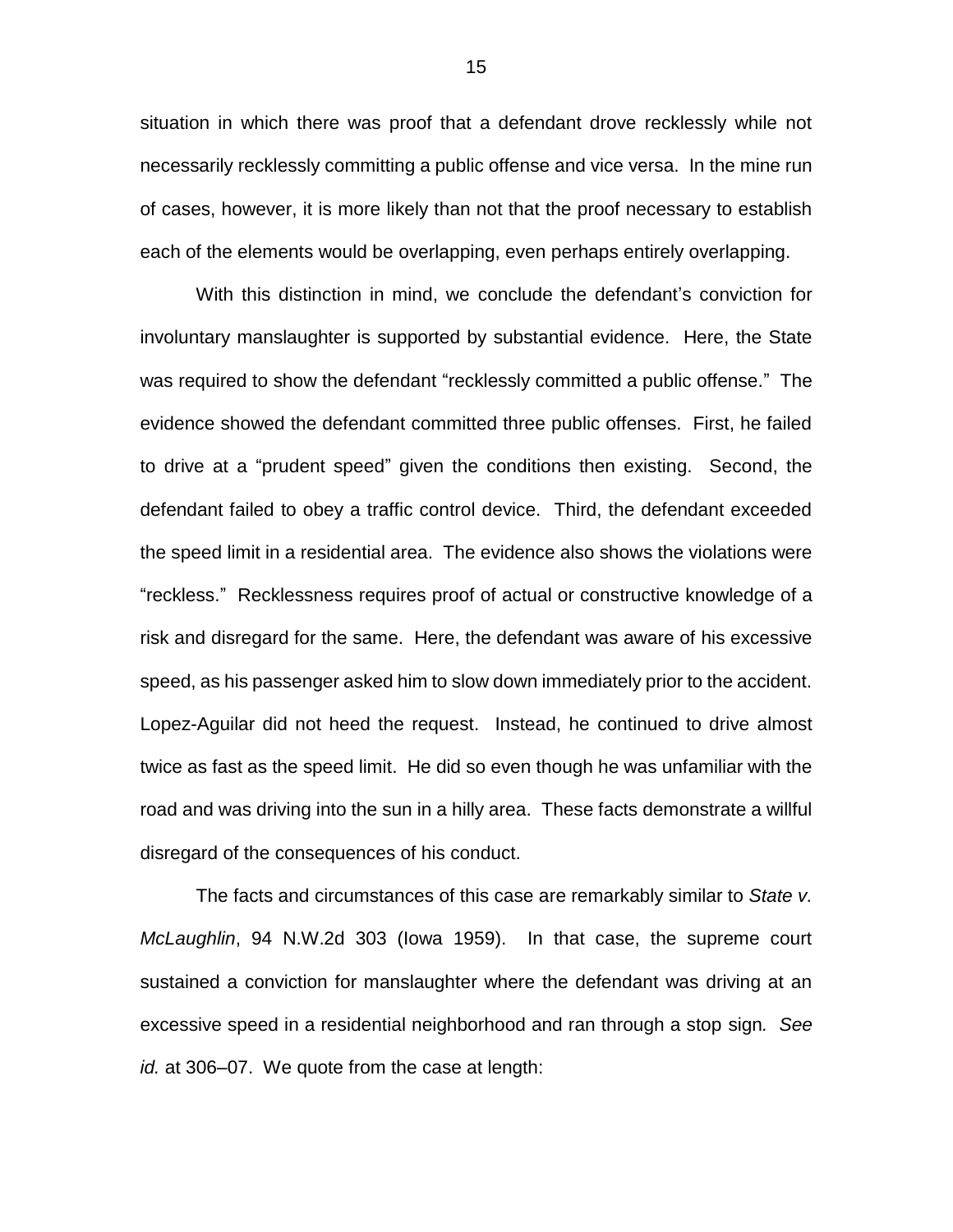It is true that we have said unlawful speed alone does not make a case of manslaughter, even though a death results therefrom. But if added to it there is conduct from which it may be inferred that the defendant was utterly careless, and recklessly disregarded the rights of others upon the highway, then a jury issue is engendered and a verdict of manslaughter is permissible. In the case at bar, the defendant was clearly violating the established speed limit of 25 miles per hour. No one denies this. He was upon an unfamiliar and narrow street. He says he did not know of the approaching stop sign at the entrance to Fifth Street. But any driver must realize that such signs are frequent in cities and towns, and that one may be reached at any intersection when he does not know to the contrary.

Yet the defendant drove down Allen Street at a speed which the jury might have found was from 40 to 50 miles per hour, giving no heed to the approaching intersection until he saw the stop sign. This brings up another question. Did he intend to stop, or even to slacken speed for the intersection, if there had been no stop sign? The law requires that intersections of highways, which includes most especially city streets, must be entered carefully and that the right of way must be yielded to vehicles approaching from the right. The record indicates that the defendant had made no preparation for slowing his speed until he saw the stop sign, when he applied his brakes but was unable to stop. Skid marks showed some 73 feet back of the entrance to the intersection. Apparently the only effect of the stop sign was to slow defendant's speed and so make the crash somewhat less destructive and deadly. If Fifth Street had not been guarded by the stop sign there is no indication defendant would have slowed at all. He should have had his car under control as he approached the intersection, regardless of any stop sign; but it is evident he did not.

There is ample evidence that the defendant was violating the fixed speed limit; that he failed to have his car under control and to reduce speed to a reasonable rate when approaching and traversing a crossing of public highways; that he failed to stop at a stop sign; and that he failed to yield the right of way at an intersection to a vehicle coming from his right. While it may be that all these violations would not necessarily and in all cases add up to reckless driving within the meaning of Section 321.283, we think that here the entire record shows a definite jury question as to whether the defendant knew, or should have known, that he was creating an unreasonable risk of injury to others.

Nor does the fact that when he first observed the stop sign he applied his brakes absolve him. One who, by his recklessness has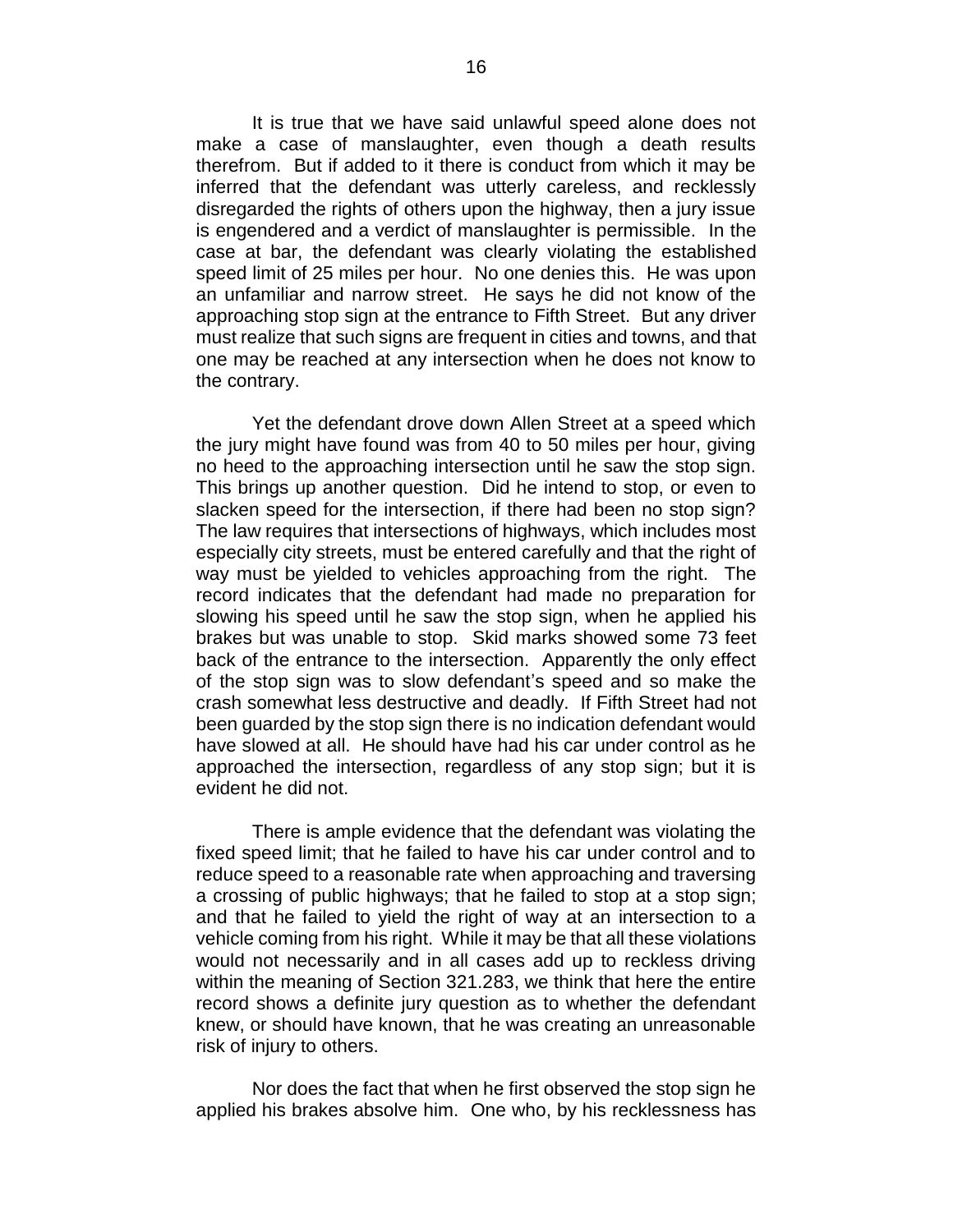created a hazard which he should have foreseen and guarded against, is not exonerated from the charge of gross indifference to the safety of others by a futile last minute effort to retrieve the situation and avoid the danger and injury. Such an attempt may have some bearing upon the degree of the indifference, but it is not an absolute cleaning of the slate.

*Id*. (altered for readability).

For the same reasons, we affirm Lopez-Aguilar's convictions for reckless driving, causing serious injury by reckless driving, and manslaughter. *See McLaughlin*, 94 N.W.2d at 306-07; *State v. Mure*, No. 16-1169, 2017 WL 1735886, at \*3 (Iowa Ct. App. May 3, 2017) (affirming conviction where defendant drove at excessive speed and failed to stop at a stop sign); *State v. Cornelius*, No. 13-1491, 2014 WL 4230217, at \*1 (Iowa Ct. App. Aug. 27, 2014) (affirming conviction where defendant was driving at least twice as fast as the posted speed limit, failed to stop for a traffic control device, and went through an intersection). The same evidence also supports the defendant's convictions for neglect of a dependent person and child endangerment. We thus reject Lopez-Aguilar's challenge to the sufficiency of the evidence supporting his convictions.

## IV.

Lopez-Aguilar raises several claims of ineffective assistance of counsel. Because ineffective-assistance claims are based in the Sixth Amendment, our review is de novo. *See State v. Straw*, 709 N.W.2d 128, 133 (Iowa 2006). To establish a claim of ineffective assistance of counsel, Lopez-Aguilar must prove by a preponderance of the evidence "(1) his trial counsel failed to perform an essential duty, and (2) this failure resulted in prejudice." *Id*. We consider counsel's performance relative to a reasonably competent practitioner. *See Thorndike*, 860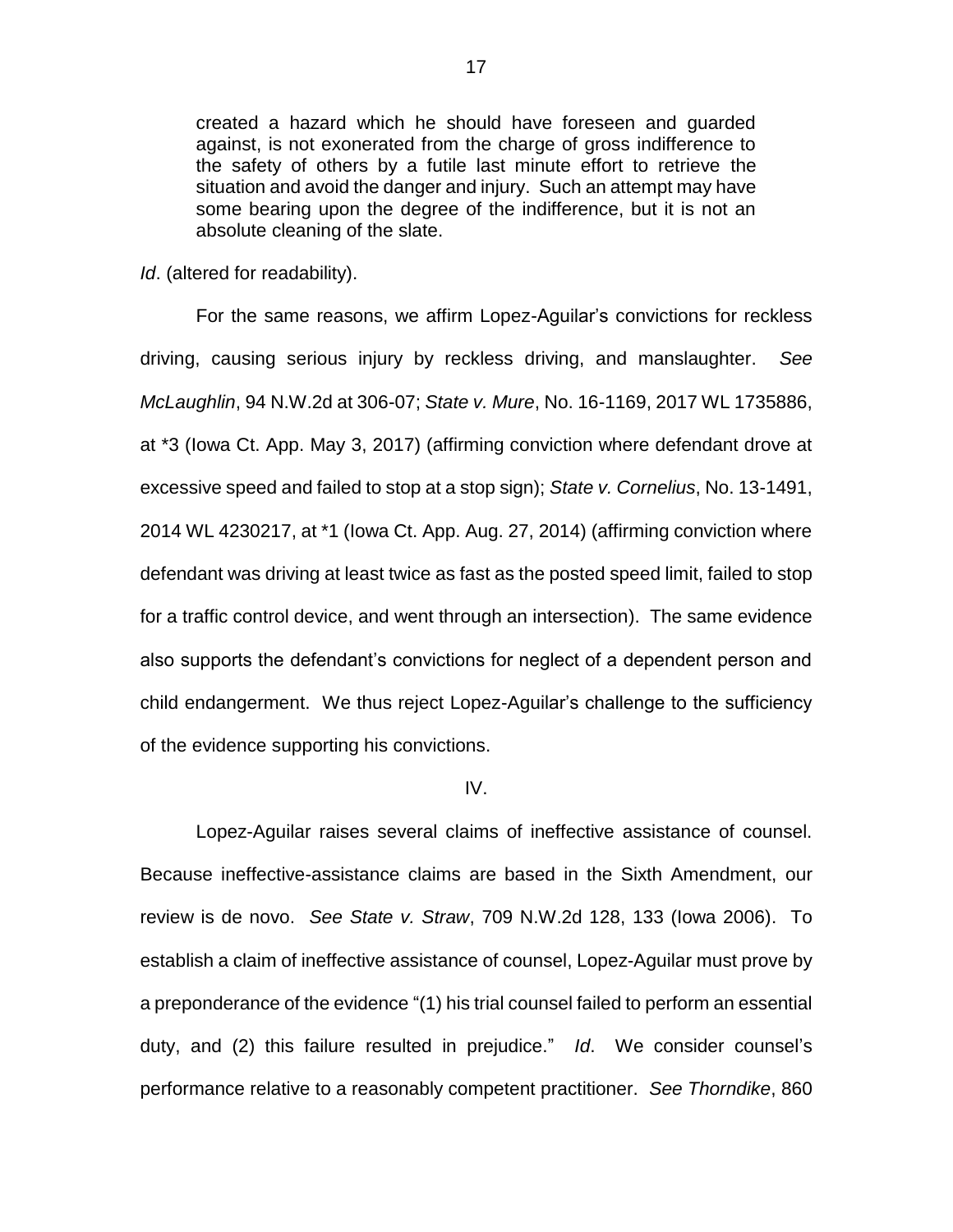N.W.2d at 320. Our analysis presumes counsel acted competently. *See id.* "Prejudice exists if there is a reasonable probability that, but for counsel's unprofessional errors, the result of the proceeding would have been different." *State v. Madsen*, 813 N.W.2d 714, 727 (Iowa 2012) (altered for readability). "A reasonable probability means a substantial, not just conceivable, likelihood of a different result." *Id.* (altered for readability). The failure to prove either element is fatal to the claim. *See State v. Graves*, 668 N.W.2d 860, 869 (Iowa 2003).

A.

In his first claim, Lopez-Aguilar contends his trial counsel provided constitutionally deficient representation in failing to request a limiting instruction regarding the police interview. Specifically, he argues counsel should have requested an instruction that the jury could only consider the officer's statements to put Lopez-Aguilar's responses into context and not for the truth of the matter asserted.

"A limiting instruction is required when evidence is admissible for one purpose but not another." *State v. Bridges*, No. 16-1366, 2017 WL 6034627, at \*11 (Iowa Ct. App. Dec. 6, 2017). This court has previously held that a limiting instruction is necessary when viewing recorded interviews. *See State v. Esse*, No. 03-1739, 2005 WL 2367779, at \*3 (Iowa Ct. App. Sept. 28, 2005) (concluding an officer's statements and questions during an interrogation video were permissible hearsay placing defendant's statements into context but required a limiting instruction warning the jury not to consider them for the truth of the matter). Even assuming counsel failed to perform an essential duty by failing to request the instruction, Lopez-Aguilar's claim fails under the prejudice prong.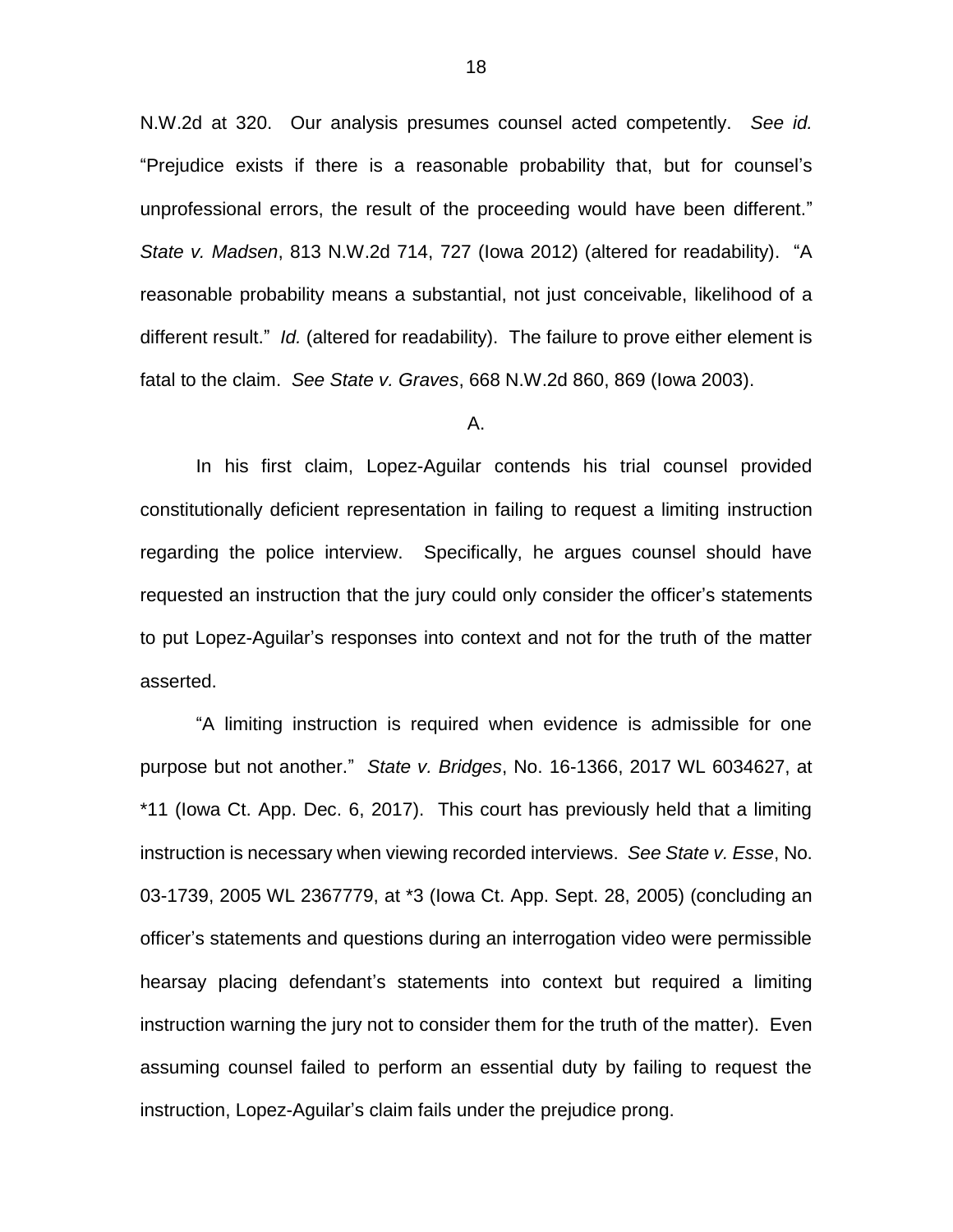Lopez-Aguilar is unable to demonstrate that "there is a reasonable probability that, but for counsel's unprofessional error, the result of the proceeding would have been different." *Strickland v. Washington*, 466 U.S. 668, 694 (1984). First, Lopez-Aguilar does not identify any particular statements made that caused him to suffer constitutional prejudice. Second, the substance of Officer Ouimet's statements was duplicative of other properly admitted evidence, which negates any risk of constitutional prejudice. *See State v. Kissel*, No. 16-0887, 2017 WL 6032585, at \*4 (Iowa Ct. App. Nov. 22, 2017) (denying relief when district court failed to include a limiting instruction but interviewer did not share any information not available to the jury by other means).

Counsel's failure to request a limiting instruction does not entitle Lopez-Aguilar to relief.

B.

In his second claim of ineffective assistance of counsel, Lopez-Aguilar claims his counsel should have objected to a jury instruction regarding his prior statements. The challenged instruction provides:

Evidence has been offered to show that the Defendant made statements at an earlier time and place.

If you find any of the statements were made, then you may consider them as part of the evidence, just as if they had been made at this trial.

You may also use these statements to help you decide if you believe the Defendant. You may disregard all or any part of the Defendant's testimony if you find the statements were made and were inconsistent with the Defendant's testimony given at trial, but you are not required to do so. Do not disregard the Defendant's testimony if other evidence you believe supports it or you believe it for any other reason.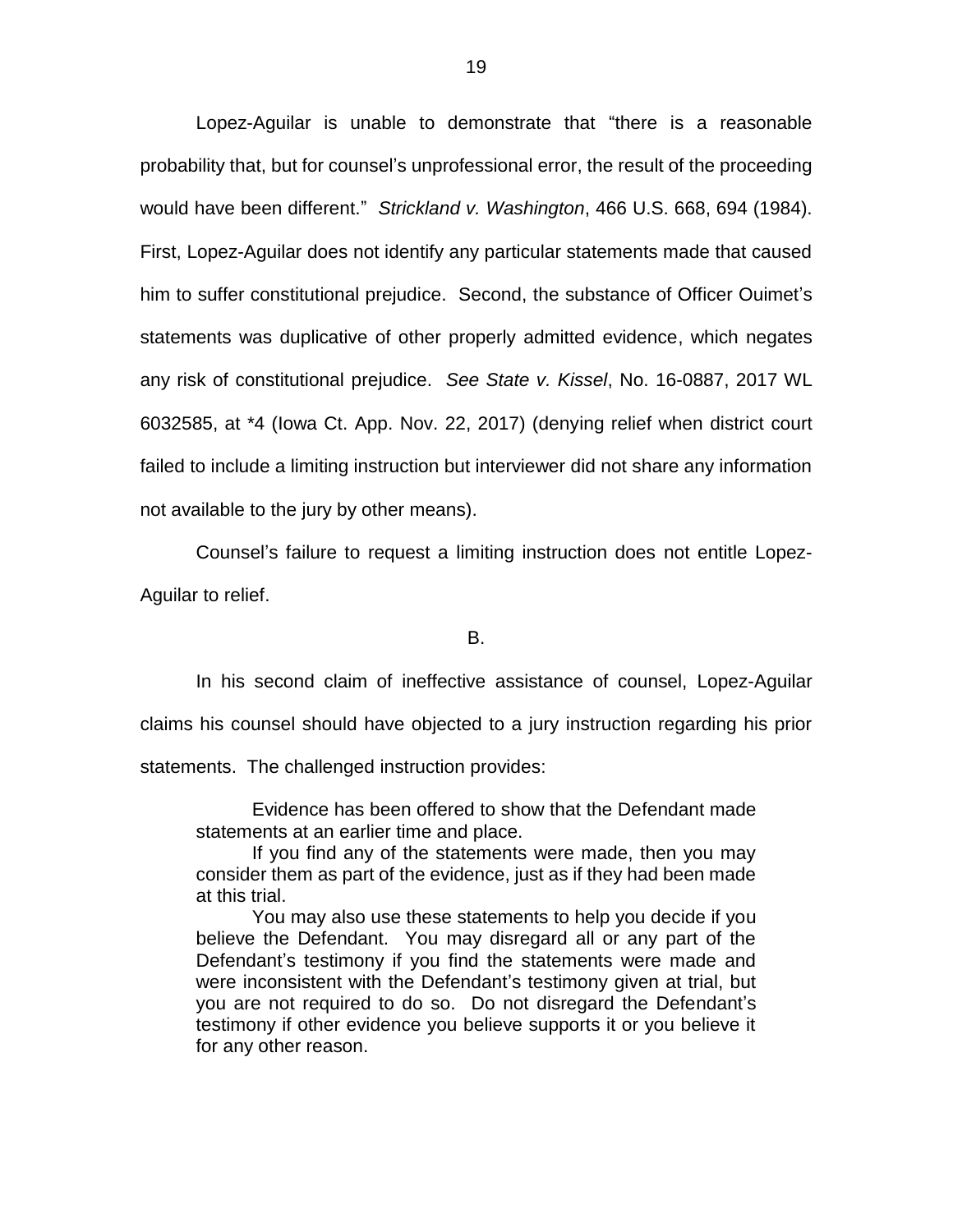According to Lopez-Aguilar, this instruction violates his right against selfincrimination and allowed the jury to consider his out-of-court statements as though they were made under oath.

Lopez-Aguilar has failed to prove a breach of an essential duty. This court has repeatedly found the challenged instruction to be a correct statement of the law and repeatedly rejected the same argument. *See, e.g.*, *State v. Hayes*, No. 17-0563, 2018 WL 2722782, at \*5 (Iowa Ct. App. June 6, 2018); *State v. Vandekieft*, No. 17-0876, 2018 WL 2727720, at \*7–9 (Iowa Ct. App. June 6, 2018); *State v. Payne*, No. 16-1672, 2018 WL 1182624, at \*8–10 (Iowa Ct. App. Mar. 7, 2018); *State v. Wynn*, No. 16-2150, 2018 WL 769272, at \*2–3 (Iowa Ct. App. Feb. 7, 2018); *State v. Wineinger*, No. 16-1471, 2017 WL 6027727, at \*3 (Iowa Ct. App. Nov. 22, 2017); *State v. Tucker*, No. 13-1790, 2015 WL 405970, at \*3 (Iowa Ct. App. Jan. 28, 2015). "Counsel has no duty to raise an issue that has no merit." *State v. Fountain*, 786 N.W.2d 260, 263 (Iowa 2010).

#### C.

Finally, Lopez-Aguilar claims his trial counsel should have challenged an alleged inconsistency in the verdicts. Specifically, he contends the verdicts are inconsistent because the jury acquitted him of homicide by reckless driving but found him guilty of involuntary manslaughter.

The State contends the record is not adequate for our review because trial counsel may have had strategic reasons for not calling attention to the allegedly inconsistent verdicts. Generally, ineffective assistance claims may not be sufficiently developed on direct appeal to properly address. *Straw*, 709 N.W.2d at 133. We "may choose to preserve the claim for postconviction proceedings." *Id.*